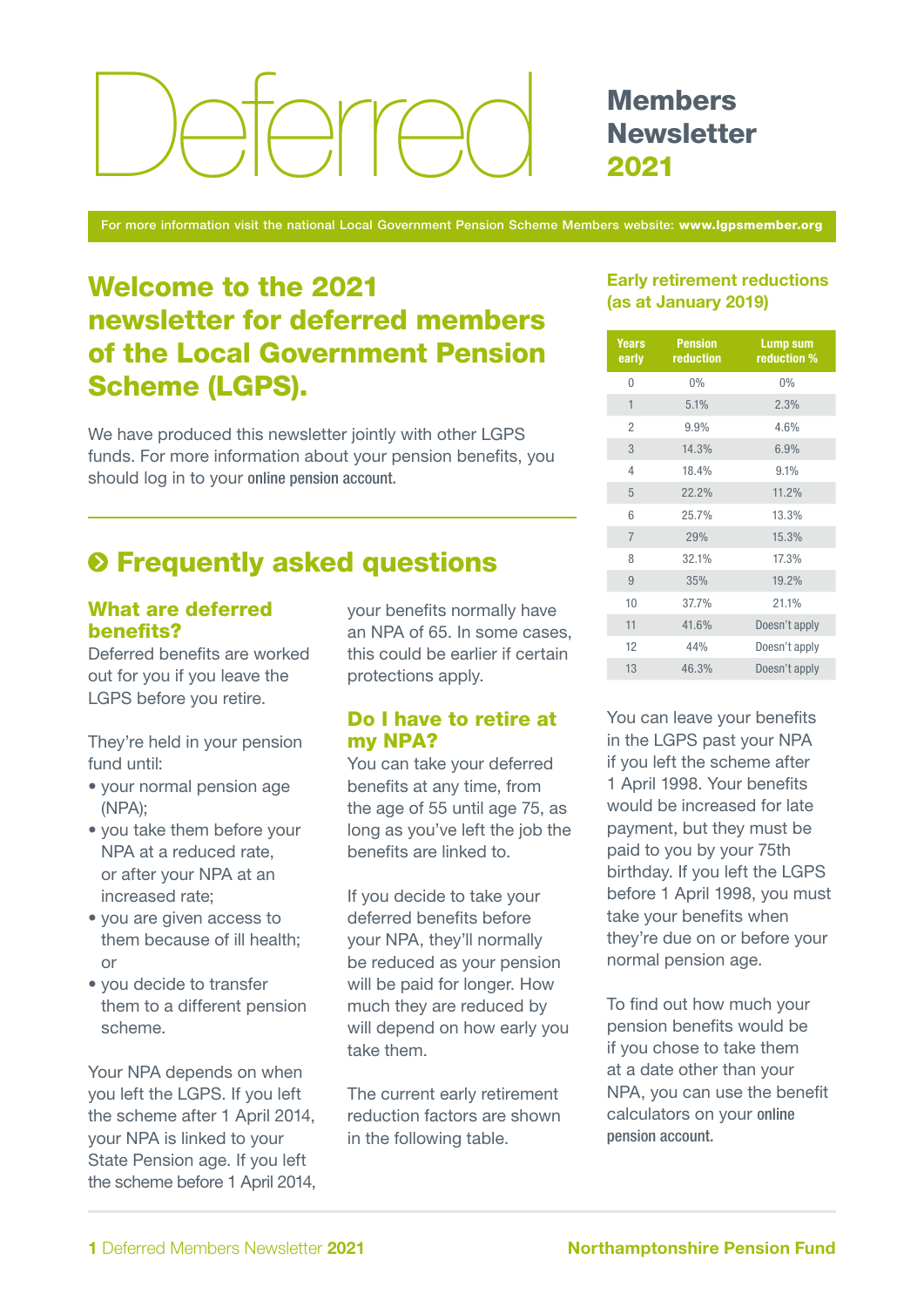#### Can I take my deferred benefits if I can't work because of ill health?

If you can't work because of ill health, you may be able to have your benefits paid in full, with no reductions, whatever your age was when you left the LGPS. For your application to be approved, you must be permanently incapable of doing the job you were in when you left the LGPS.

If you think this may apply to you, contact your former employer. They will then ask an independent occupational health physician to give an opinion before they decide whether they can approve your application.

#### How do my deferred benefits keep their value against inflation?

Every April, your deferred benefits are adjusted in line with inflation. The increase applied to your benefits is measured by the Consumer Price Index (CPI) as at the previous September. For April 2021, this is 0.5%.

If you became a deferred member before 1 April 2020, you'll get the full 0.5% increase. If you became a deferred member after 1 April 2020, a proportion of the 0.5% increase will be added to your pension.

#### What happens to my deferred benefits if I die?

If you die while you're a deferred member of the LGPS, a lump-sum death grant and survivor's pension may be due to your loved ones.

If you left the LGPS before 1 April 2008, the death grant would be the same as your lump-sum retirement grant shown on your statement, including any pension increases since you left the scheme.

If you left on or after 1 April 2008, the death grant would be five times your deferred pension, as well as any pension increases since the date you left.

After your death, a pension may be paid to:

- your husband, wife or registered civil partner;
- any eligible children; or
- if you were a member of the LGPS on or after 1 April 2008, someone you live with as if you were married.

To find out how much your dependants could get, log in to your [online pension account.](https://lgssmember.pensiondetails.co.uk/home/login/index2.html) You can also use this system to tell us who you would like the death grant to be paid to.

#### How do I update my personal details?

If any of the personal details shown on your statement have changed, you can update them online by logging in to your [online](https://lgssmember.pensiondetails.co.uk/home/login/index2.html)  [pension account.](https://lgssmember.pensiondetails.co.uk/home/login/index2.html) Or, you can let us know by filling in a form (such as the update form) on our [website.](https://lgssmember.pensiondetails.co.uk/home/members/lgps/deferred-members/forms-and-resources/index.html) You should scan this form or take a photo

and email it to: pensions@ westnorthants.gov.u[k](mailto:pensions%40westnorthants.gov.uk?subject=)

If your marital status has changed, we need to see a copy of your marriage certificate, civil partnership certificate or decree absolute, to make the change.

# **O** Extra protection if you were in the LGPS on 31 March 2012

Following the McCloud court case about age discrimination in pension schemes, the Government proposed extending the final pay 'underpin' to those who would have qualified for it but for their age.

The underpin was a protection introduced to protect older members when the scheme changed on 1 April 2014 from a final salary scheme to a CARE scheme. The underpin is a calculation we make to check whether pension benefits built up after 31 March 2014 would be higher if they were calculated under the old scheme rules or when calculated under the new scheme rules.

The changes to the LGPS rules which need to be made because of the McCloud court case aren't expected to be in place before April 2022.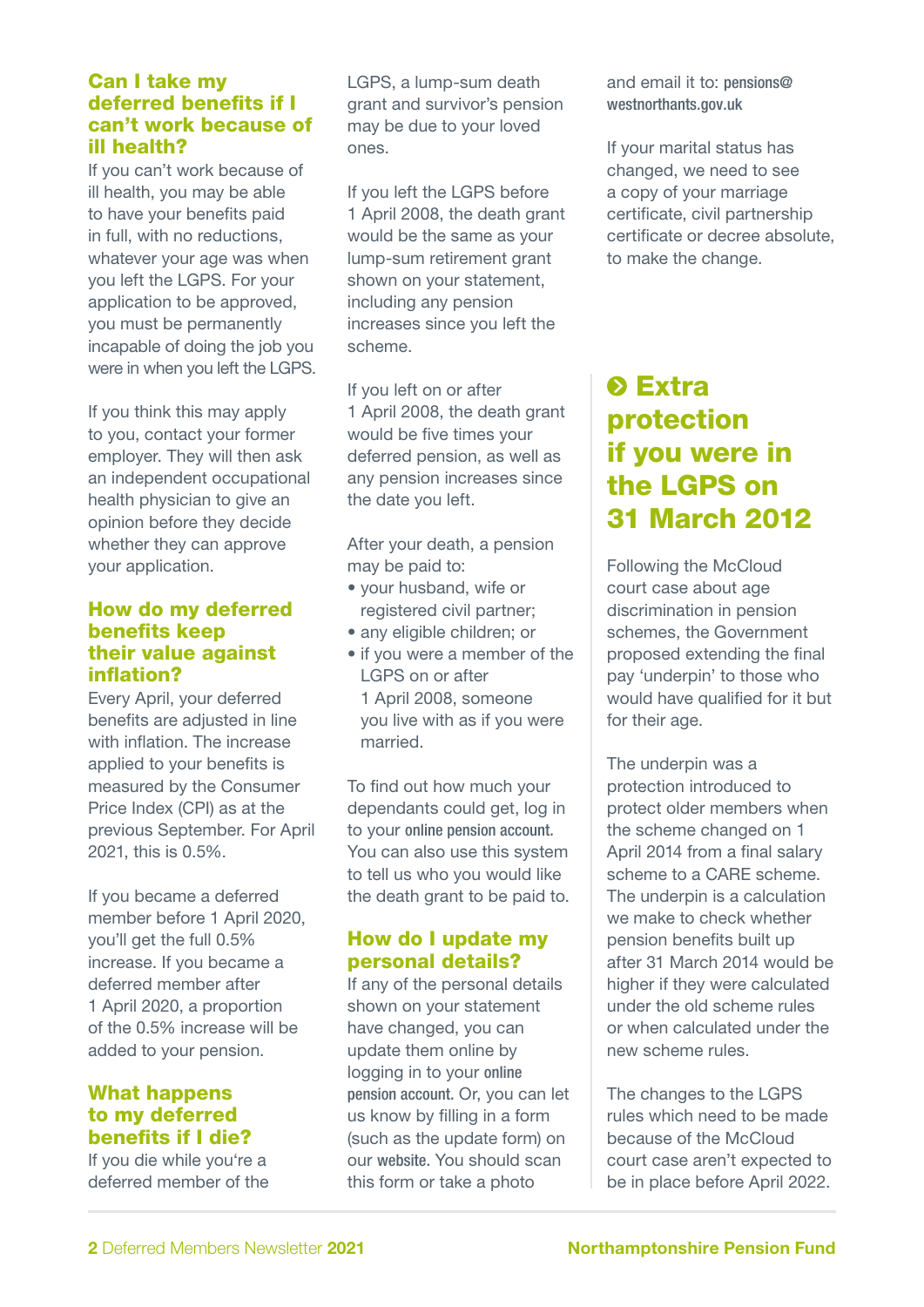# **O Exit payment cap**

In November 2020, the Government introduced a £95,000 exit cap (limit) on the amount of money a public-sector employer can pay when an employee leaves them. In February 2021, the Government reversed this rule and the cap no longer applies. However, the Government has said that it still plans to reform public-sector exit pay and that it will make some new proposals 'at pace', so there may be more changes to exit pay in the future. The exit cap does not apply to members with a deferred benefit. If you are also currently employed and pay into the LGPS and would like more information about the exit cap, contact your employer.



# **8 Rejoining the LGPS**

If you rejoin the LGPS with another pension fund, your new pension fund will ask if you have any LGPS pension benefits with other funds. It's important that you tell your new LGPS fund about any LGPS benefits you have with other funds.

You should do this as soon as possible because time limits apply to some of the options you have for transferring your previous LGPS benefits to your new fund.

Let your new fund know about your other LGPS benefits even if you do not

want to transfer them to your new fund, because you may need to fill in a form to say that you want to keep your benefits separate. You should also let your new fund know about any other pension benefits that you have with other pension schemes that you're interested in transferring into the LGPS.

If you rejoin the LGPS with the same fund, you may still have choices to make about your pension accounts, so it's important that you read and fill in any forms that your fund gives to you.

### Watch out for scammers

You may think that it could never happen to you, but pension scammers are experts at getting their hands on your hard-earned retirement savings. Scams are hard to spot because fraudsters often have credible websites and make false claims, such as being government-approved, to gain your trust. A scam may begin with a phone call out of the blue offering you a free pension review. This is pension 'cold calling' and it is illegal. Reject all unexpected offers. Research the company you're dealing with and always get impartial advice before making a decision about your pension. To find out more, visit: [www.fca.org.uk/scamsmart/](http://www.fca.org.uk/scamsmart/how-avoid-pension-scams) [how-avoid-pension-scams](http://www.fca.org.uk/scamsmart/how-avoid-pension-scams)